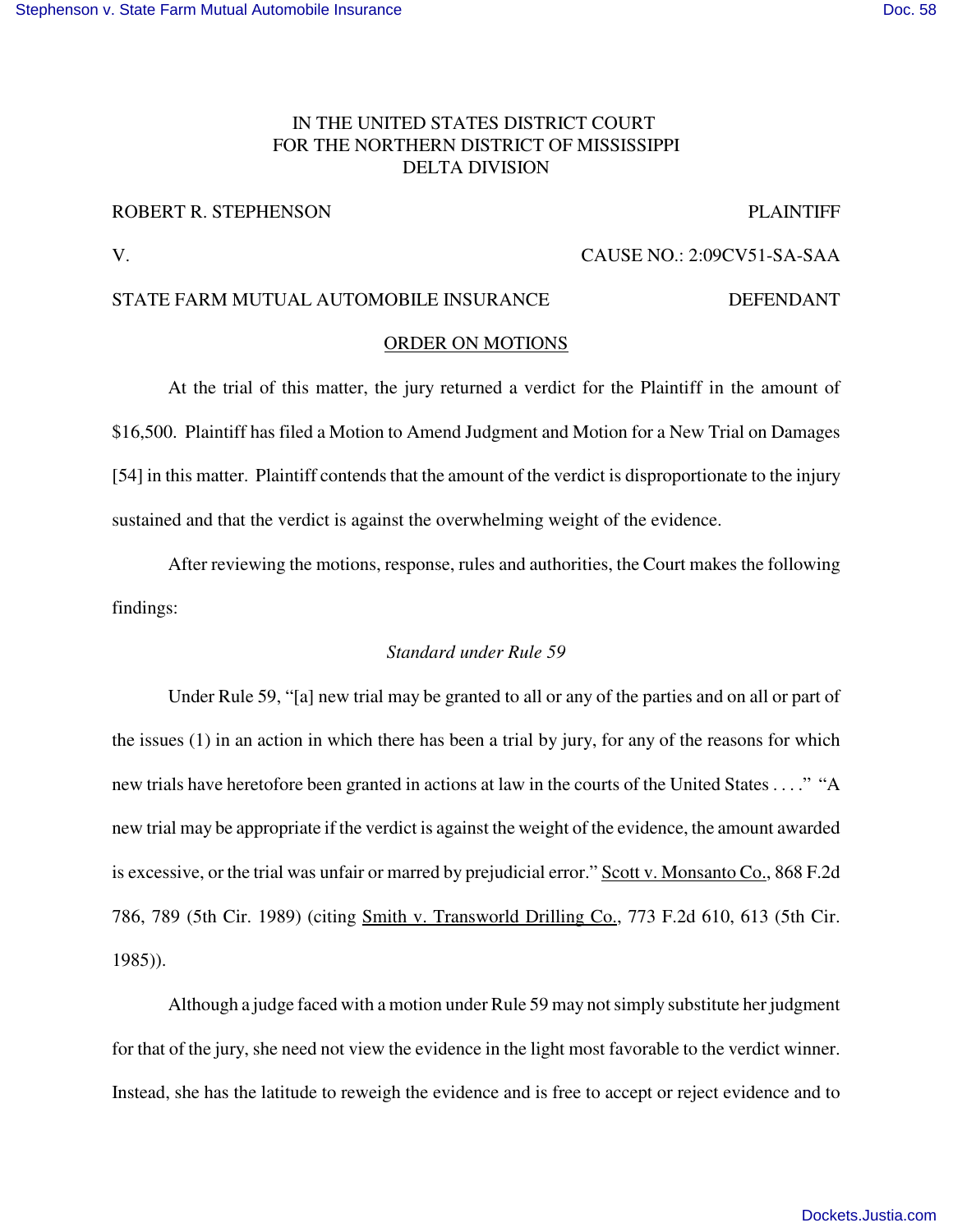reassess the credibility of witnesses and proof. Shows v. Jamison Bedding, Inc., 671 F.2d 927, 930 (5th Cir. 1982).

#### *Discussion and Analysis*

Plaintiff raises two issues for this Court's consideration: (1) the \$16,500 jury verdict should be raised to the stipulated amount of Plaintiff's past medical expenses, or a new trial on damages should be granted; or (2) the jury verdict was against the overwhelming weight of the evidence.

*(a) Stipulated Damages*

Plaintiff asserts that Defendant consented to a stipulation of Plaintiff's past medical expenses based on the failure of Defendant to object to entry of P-10, Summary of All Related Medical Expenses, into the record at trial and in the pretrial order.

Plaintiff and Defendant entered into a proposed Pretrial Order which contained certain agreed upon stipulations. None of the Stipulations, however, addressed Plaintiff's medical expenses. See Docket Entry [46], page 3 ¶ 9(a). The Pretrial Order did set forth exhibits intended to be introduced at trial. Defendant did not object to any of the exhibits Plaintiff proposed to offer at trial.

At trial, Plaintiffsought to introduce pertinent medical records, as well as a "Summary of All Related Medical Expenses." Plaintiff's estimation of medical expenses totaled \$41,190.50. Defendant did not object to the introduction of that document in the Pretrial Order. However, at trial, when Plaintiff attempted to admit the summary of damagesinto the record, Defendant objected on the grounds that not all charges were related to the accident at issue. He noted, "my objection is that I'm not agreeing that they are related but I'm certainly agreeing that the bill may be admissible."

The Court cannot conclude that Defendant agreed or stipulated as to Plaintiff's medical damages based on the lack of objection as to P-10's admissibility or authenticity. As such, the Court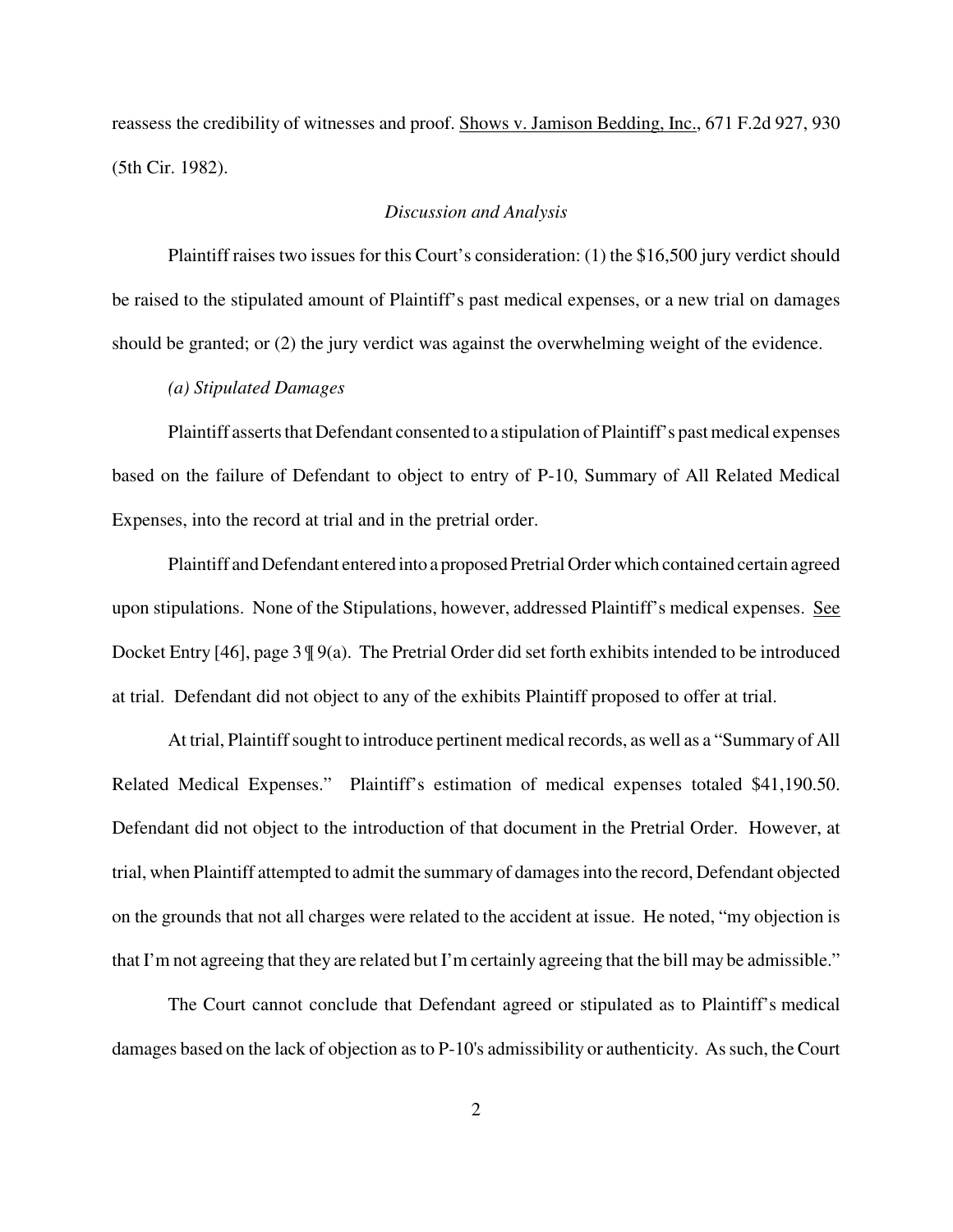will not adjust the jury's verdict to reflect the Plaintiff's estimation of damages or grant a new trial on this basis.

## *(b) Overwhelming Weight of the Evidence*

Plaintiff next argues that the jury's verdict was against the overwhelming weight of the evidence. In particular, Plaintiff notes that Defendant offered no exhibits or witnesses to rebut Plaintiff's proffered medical expenses. Thus, Plaintiff contends the jury's verdict evidences passion, bias, and prejudice as there was no basis for the amount of damages awarded against Defendant.

The court must "affirm the verdict unless the evidence - viewed in the light most favorable to the jury's verdict - 'points so strongly and overwhelmingly in favor of one party that the court believes that reasonable men could not arrive at a contrary [conclusion]." Scott v. Davis, 359 F. App'x 522 (5th Cir. 2010) (quoting Pryor v. Trane Co., 138 F.3d 1024, 1026 (5th Cir. 1998). Moreover, in reviewing a jury award, a district court must affirm unless "there is a complete absence of evidence to support the verdict." Sam's Style Shop v. Cosmos Broad. Corp., 694 F.2d 998, 1006 (5th Cir. 1982). "A jury award is entitled to great deference and should not be disturbed unless it is entirely disproportionate to the injury sustained." Green v. Adm'rs of the Tulane Educ. Fund, 284 F.3d 642, 660 (5th Cir. 2002) (citing Caldarera v. Eastern Airlines, Inc., 705 F.2d 778, 784 (5th Cir. 1983)).

Plaintiff testified that the injuries he received from the automobile accident were glass in his forehead, a fractured right arm, an injured leg, and a neck injury. He further testified that at the time of trial, his forehead, arm, and leg were healed, but that his neck was still injured from that accident. Plaintiff presented evidence that his medical bills resulting from the automobile accident totaled over \$41,000.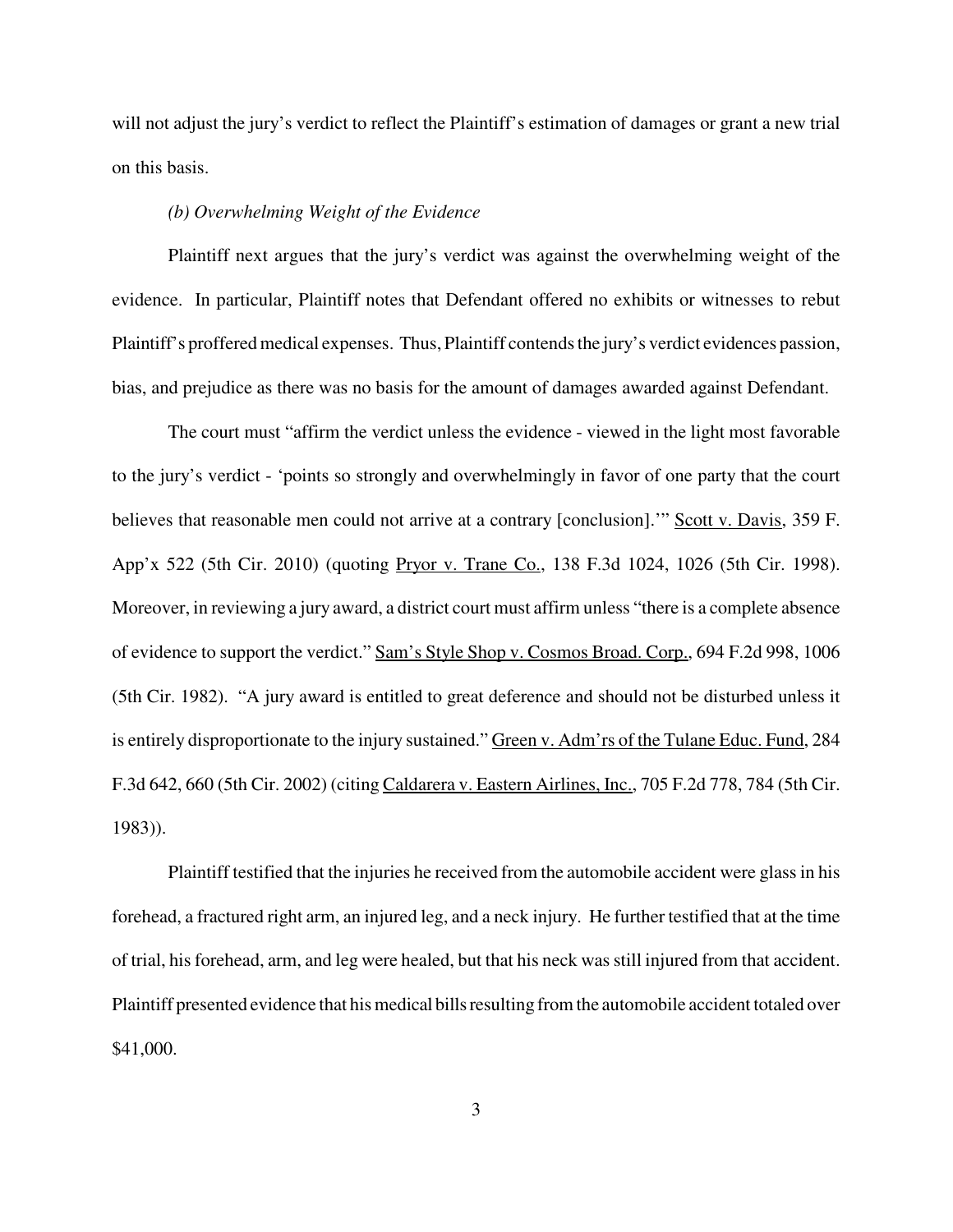Defendant, through the cross-examination of Dr. Park and the Plaintiff, established that Plaintiff was continuously treated by theCampbell Clinic from March 15, 2006, through September 20, 2006. Almost six months later, Plaintiff returned to the Campbell Clinic complaining of neck pain from the accident fourteen months prior. Plaintiff admitted that between September of 2006 and March of 2007, he injured his back shoveling snow and ice. After he resumed medical treatment at the Campbell Clinic, Plaintiff suffered two work-related injuries resulting in rotator cuff surgery and cortisone shots. Dr. Park was not aware of any of these additional medical issues with Plaintiff. Moreover, as Dr. Park testified to the medical records of Drs. Mihalko, Pickering, and Calandruccio made prior to October of 2006, there were few references to neck pain or complaints of neck pain by the Plaintiff.

Accordingly, based on the evidence in the record, it would have been reasonable for the jury to base their verdict on Plaintiff's medical expenses incurred from the date of the accident until September of 2006.

Based on Exhibit P-9, Campbell Clinic Treatment and Charges, only \$6,062 in charges were claimed between March and September of 2006. Once that total is added to the other medical expenses occurring in 2006 and relayed in Plaintiff's Summary of All Related Expenses, P-10,<sup>1</sup> the total nears the \$16,500 jury verdict.

The Court cannot hold that the jury's verdict is against the overwhelming weight of the evidence. Thus, Plaintiff's Motion for a New Trial is DENIED.

<sup>&</sup>lt;sup>1</sup>Those other charges include: \$484.00 for the ambulance; \$8,866.37 for treatment at the Regional Medical Center; \$655.00 for radiology from the UT Medical Group; and \$301.00 for new glasses from Michael Cook. These charges plus the above-mentioned charges from Campbell's Clinic totals \$16,368.37.